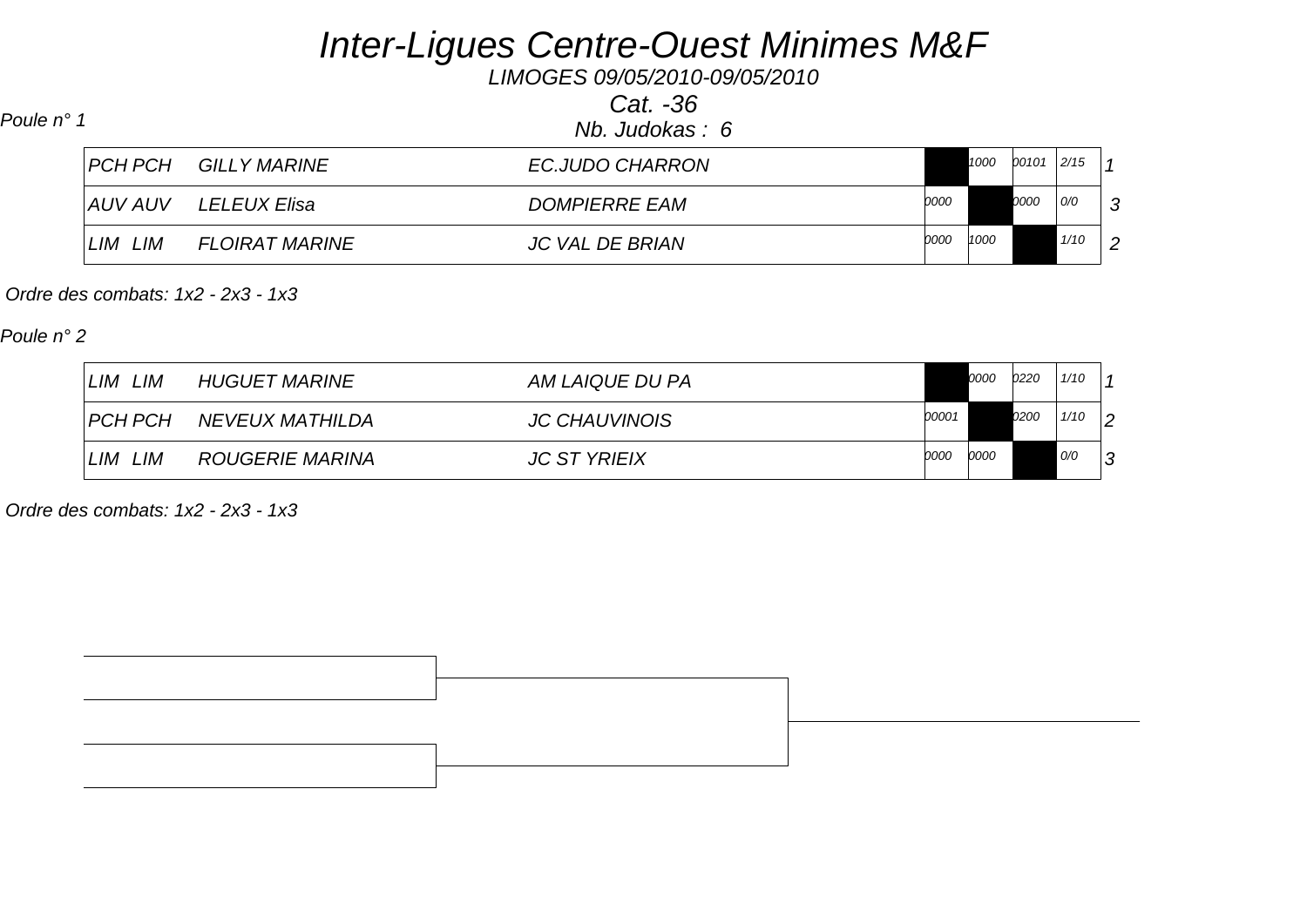LIMOGES 09/05/2010-09/05/2010

*Cat. -36 Nb. Judokas : 4* 



3 - FLOIRAT MARINE JC VAL DE BRLIM P1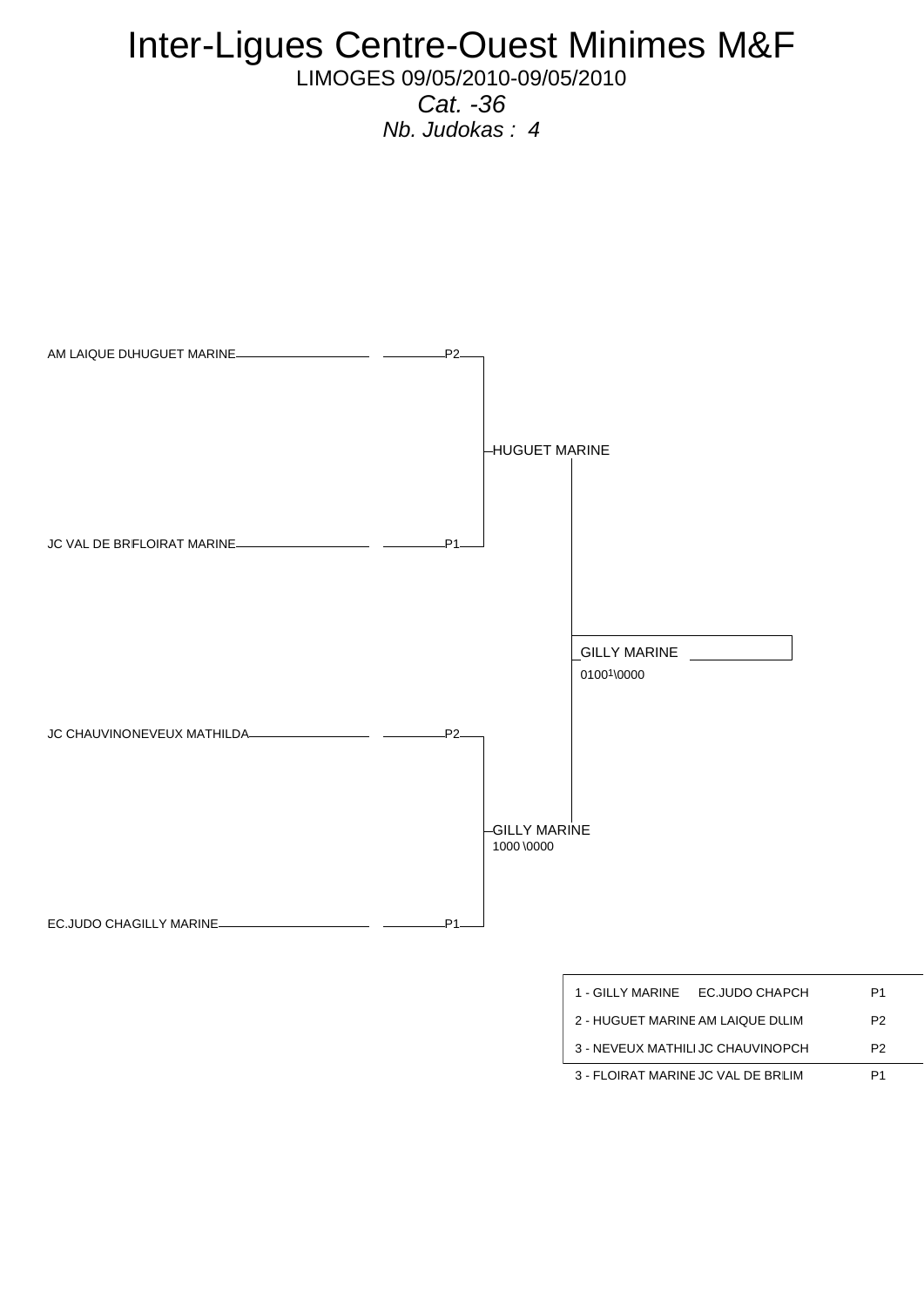LIMOGES 09/05/2010-09/05/2010

*Cat. -40*

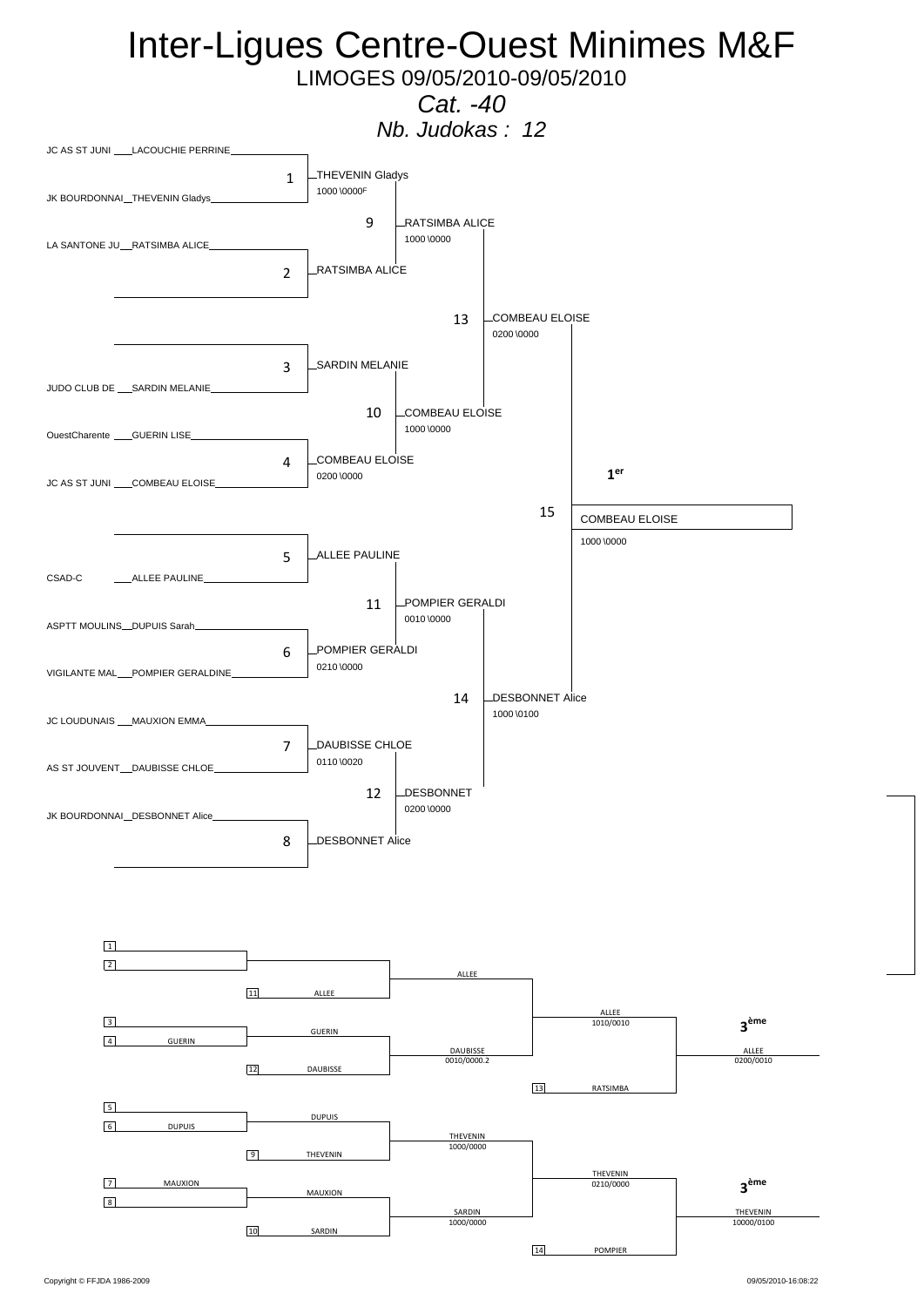LIMOGES 09/05/2010-09/05/2010

### *Cat. -44*



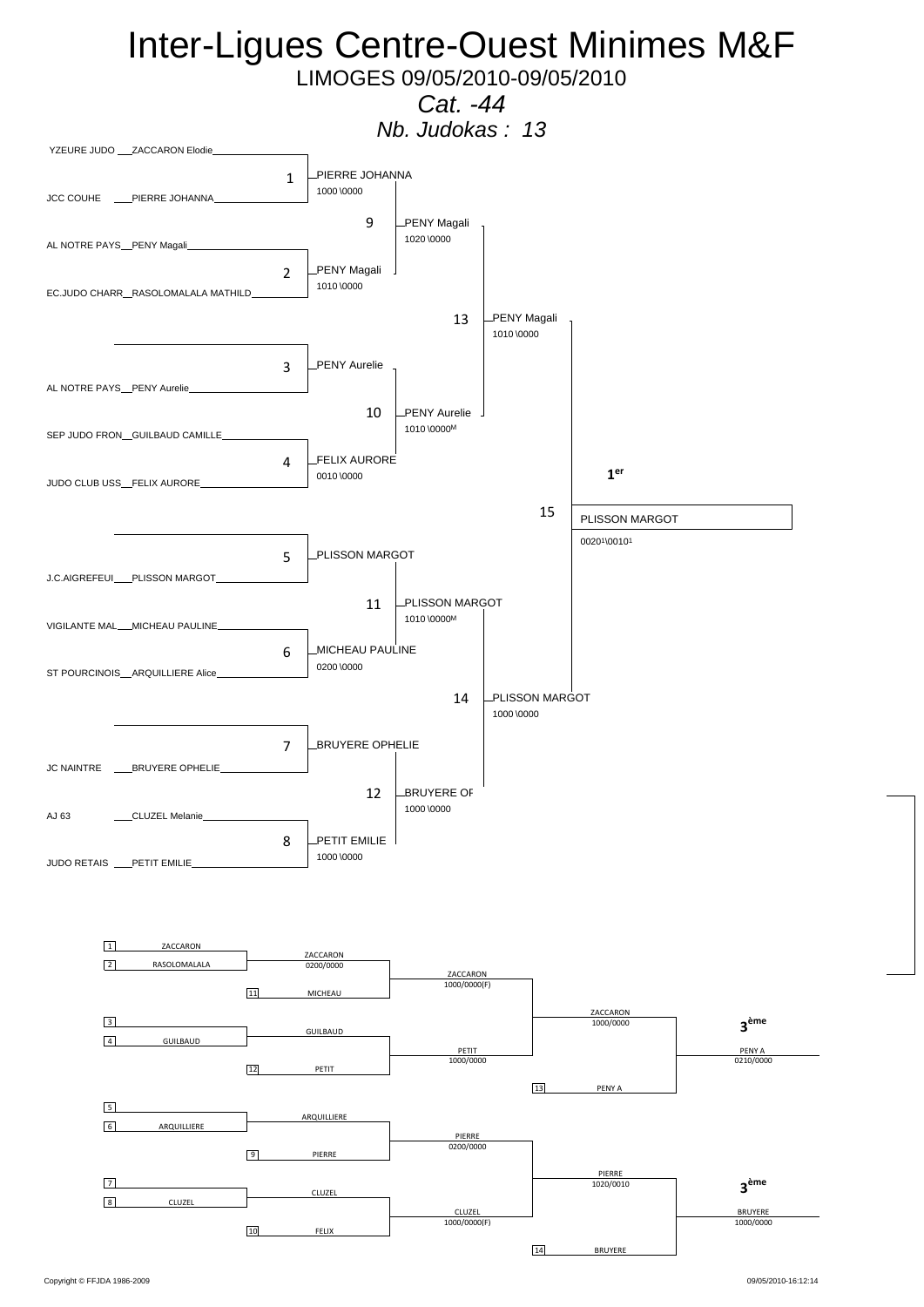LIMOGES 09/05/2010-09/05/2010

*Cat. -48*

*Nb. Judokas : 14* 



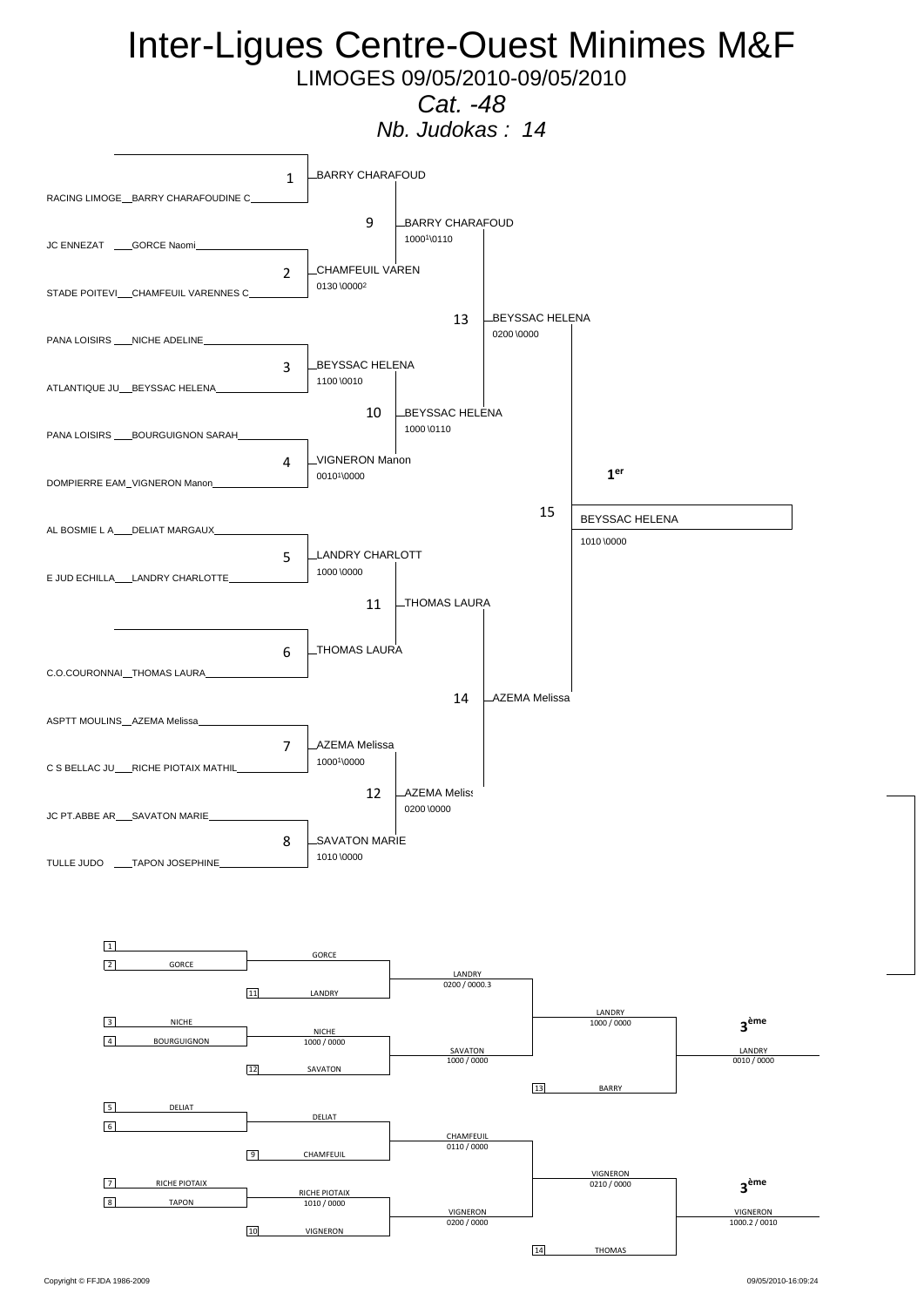LIMOGES 09/05/2010-09/05/2010

### *Cat. -52*



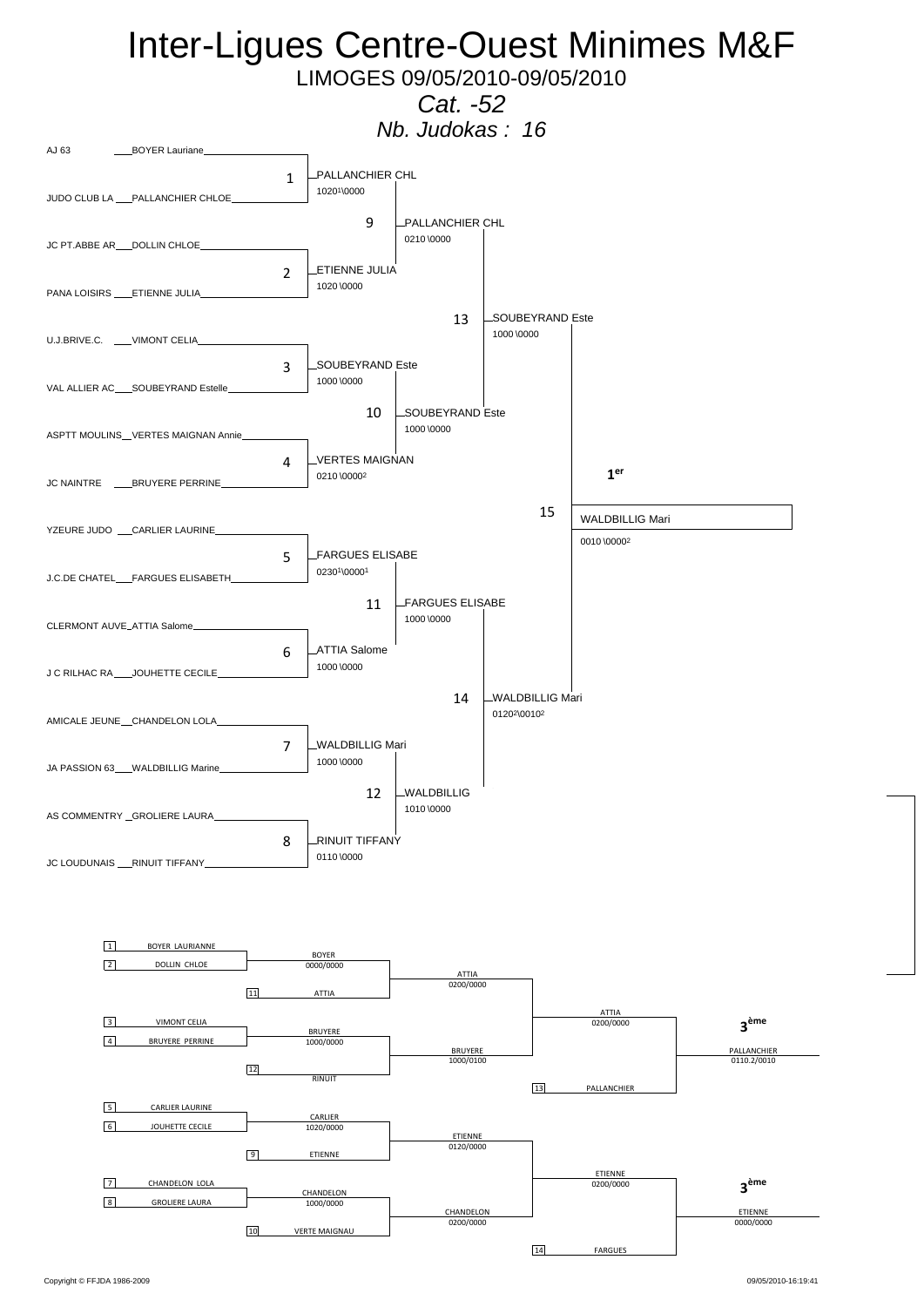

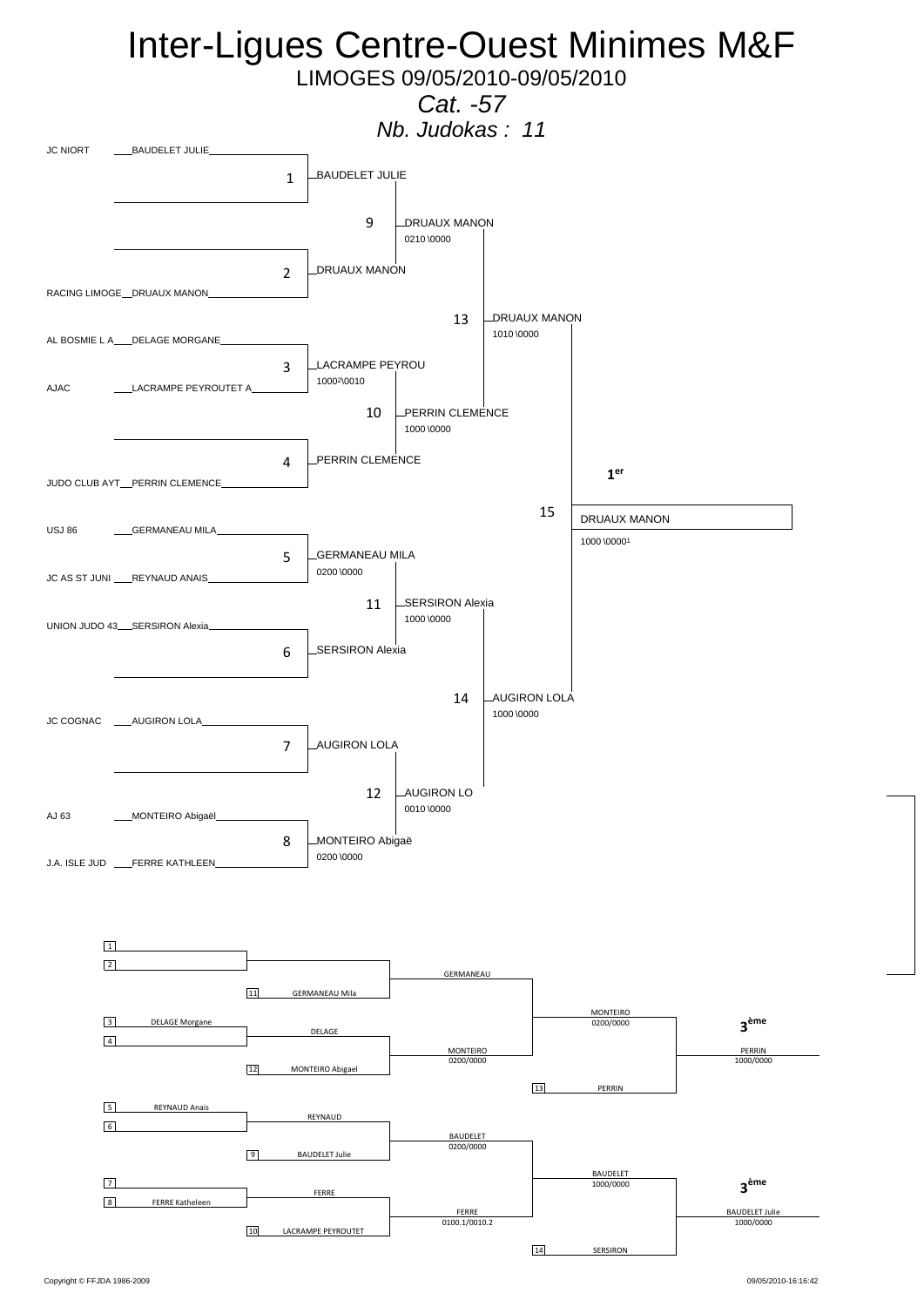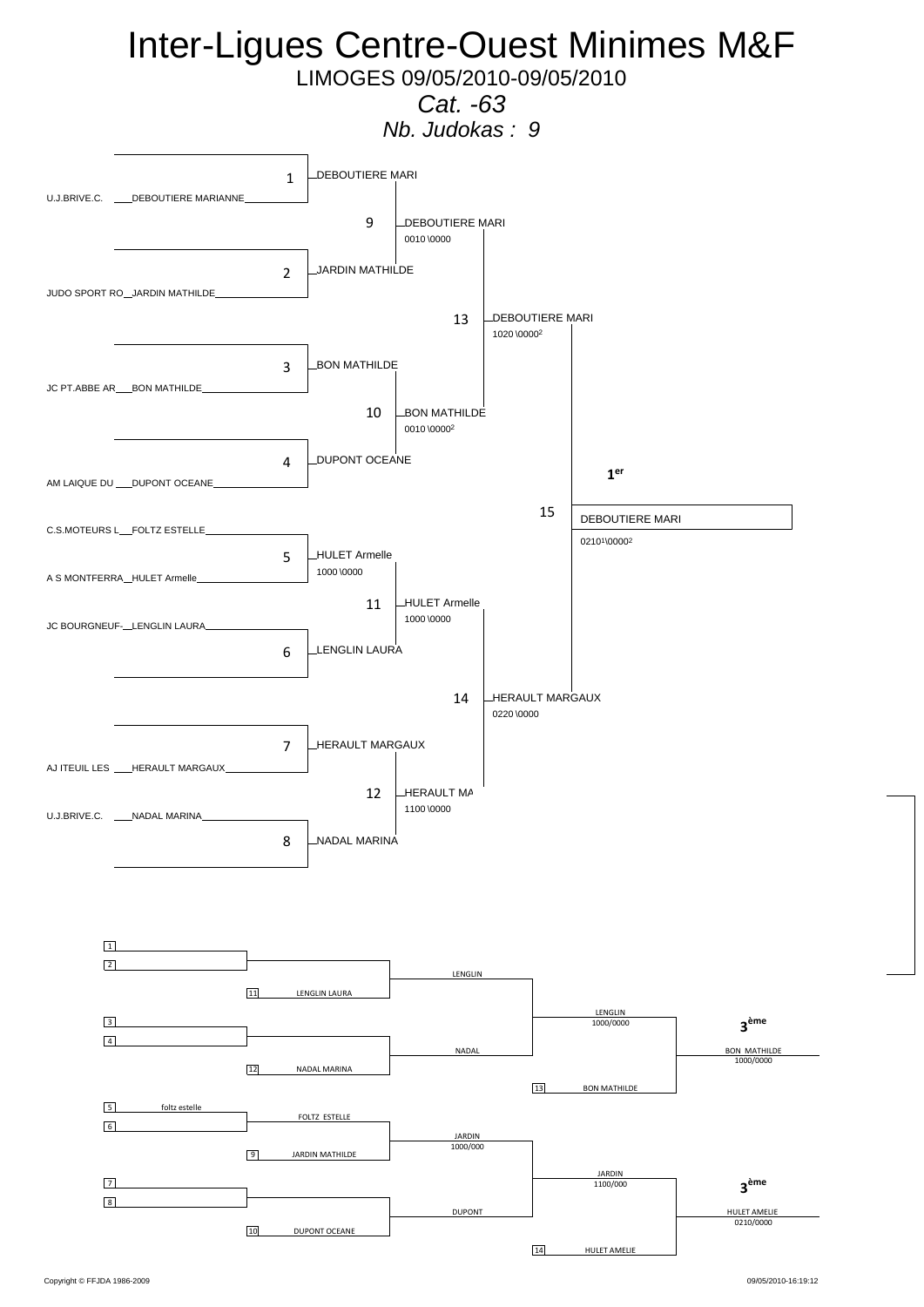*LIMOGES 09/05/2010-09/05/2010*

*Cat. -70*

*Nb. Judokas : 6 Poule n° 1*

| I PCH PCH | <b>FADAT MARION</b> | SASM ST MAIXENT        |      | 1010 | 0000        | 1/10 | $\mathsf{I}$ |
|-----------|---------------------|------------------------|------|------|-------------|------|--------------|
| I PCH PCH | PAILLAUD LEA        | <b>JC DE MARIGNY</b>   | 0000 |      | <i>0000</i> | 0/0  | 3            |
| AUV AUV   | NADAN Brenda        | <b>FLEPP DE COURPI</b> | 1010 | 1000 |             | 2/20 |              |

 *Ordre des combats: 1x2 - 2x3 - 1x3* 

*Poule n° 2*

| ∟IM<br>LIM     | MALBERNARD AMAN | U.J.BRIVE.C.           |      | 1010 | 10101       | 2/20 |                |
|----------------|-----------------|------------------------|------|------|-------------|------|----------------|
| <b>PCH PCH</b> | PERRAULT MANON  | <b>JUDO CLUB MAUZE</b> | 0000 |      | <i>0200</i> | 1/10 | $\overline{2}$ |
| PCH PCH        | GUILLOT SANDRIN | <b>SASM ST MAIXENT</b> | 0000 | 0000 |             | 0/0  | ึ              |

 *Ordre des combats: 1x2 - 2x3 - 1x3* 

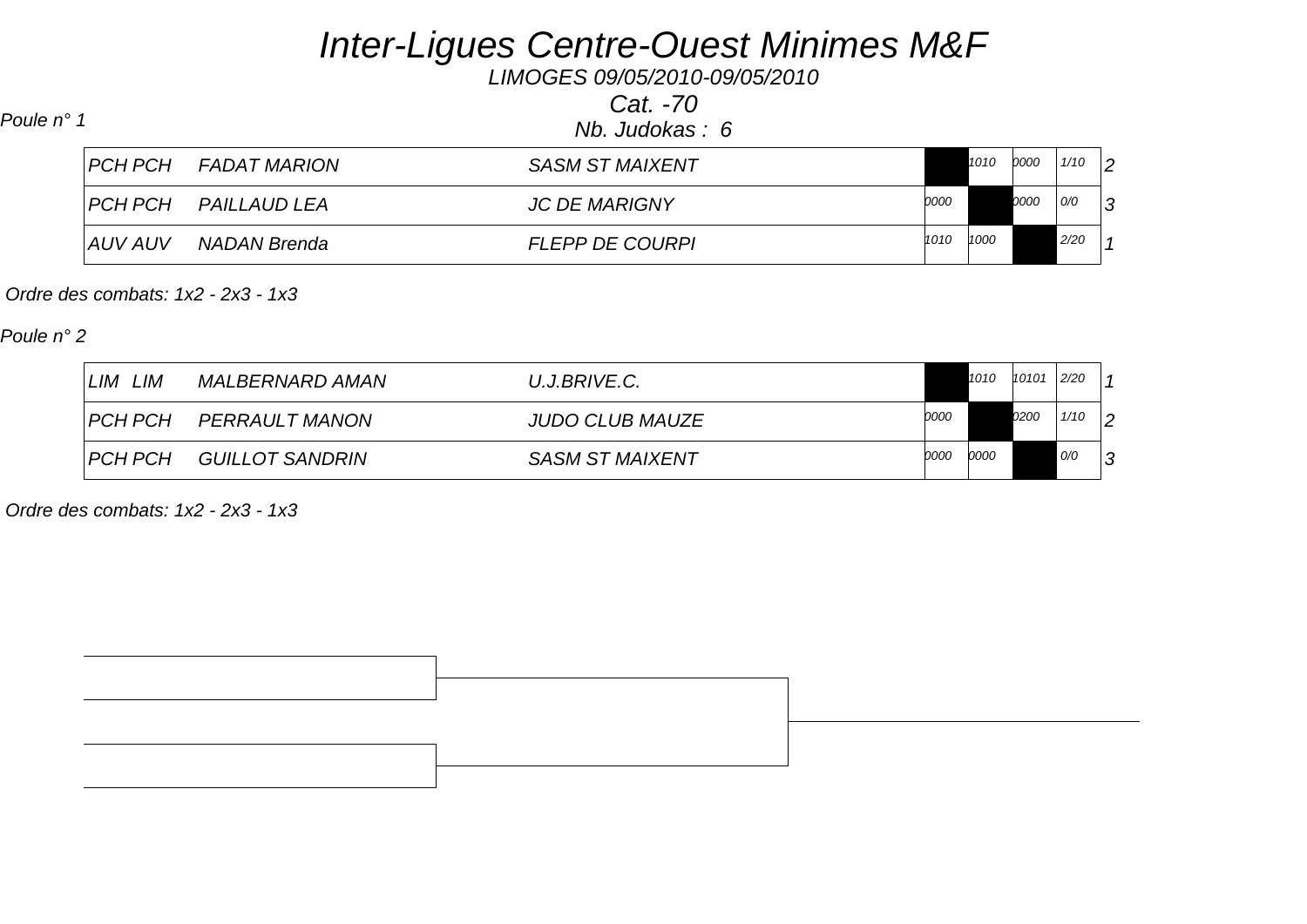LIMOGES 09/05/2010-09/05/2010 *Cat. -70*

*Nb. Judokas : 4* 



| 3 - PERRAULT MANC JUDO CLUB MPCH |  |
|----------------------------------|--|